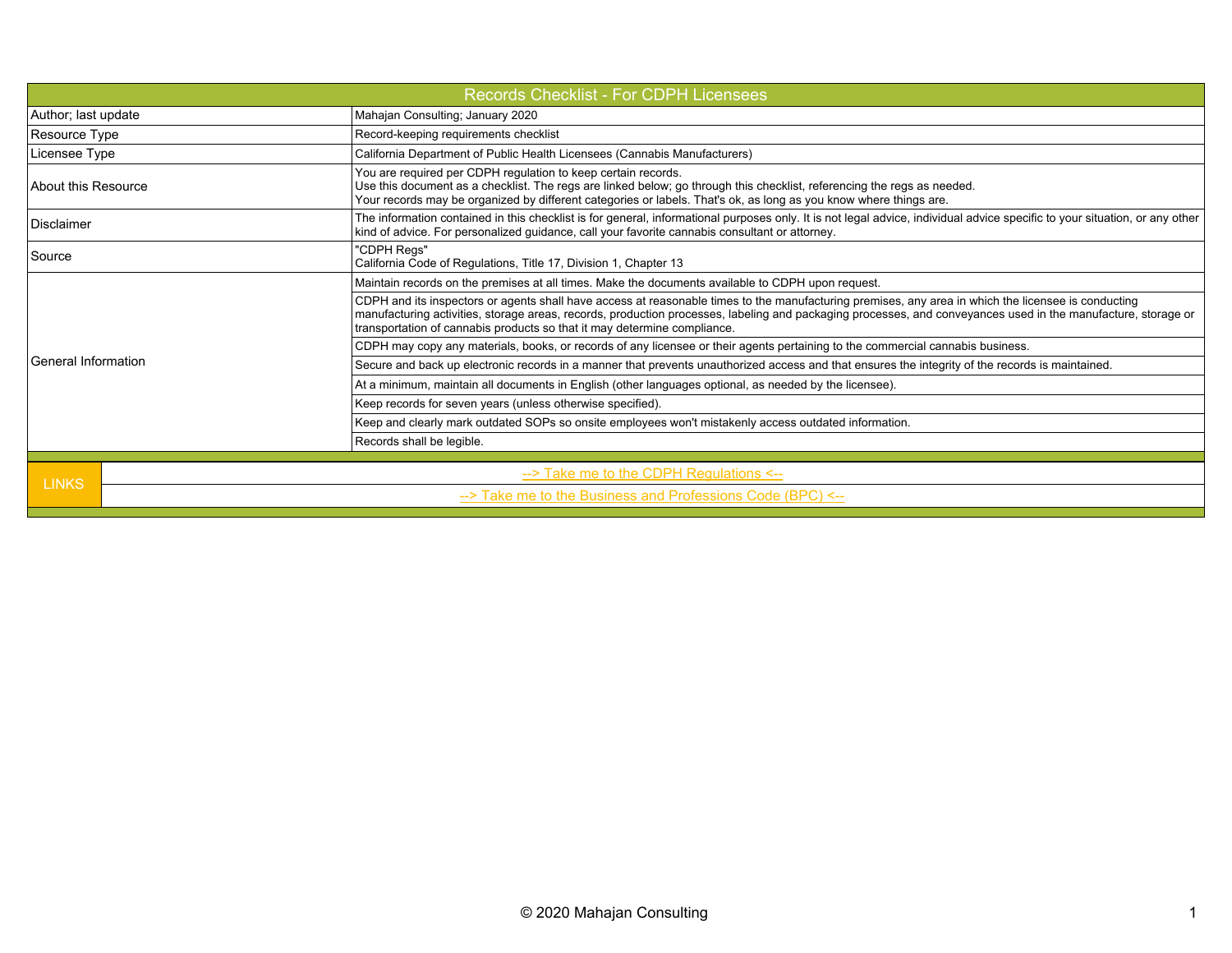|    | <b>List of Required Records</b>           |        |                                                                                                                                                                                                                                                                                                                                                                                                                          |                                                               |  |  |
|----|-------------------------------------------|--------|--------------------------------------------------------------------------------------------------------------------------------------------------------------------------------------------------------------------------------------------------------------------------------------------------------------------------------------------------------------------------------------------------------------------------|---------------------------------------------------------------|--|--|
|    | <b>Short Description</b>                  | М      | <b>Detail</b>                                                                                                                                                                                                                                                                                                                                                                                                            | <b>CDPH Regs</b><br>Section(s)<br>(unless otherwise<br>noted) |  |  |
|    | Business, Financial, and Legal<br>Records | □      | CDPH issued state license(s). Display the valid license prominently on the licensed premises.                                                                                                                                                                                                                                                                                                                            |                                                               |  |  |
| 2  |                                           |        | Any other valid license issued by a state cannabis licensing agency.                                                                                                                                                                                                                                                                                                                                                     |                                                               |  |  |
| 3  |                                           |        | The valid license, permit, or other approval issued by the local jurisdiction.                                                                                                                                                                                                                                                                                                                                           |                                                               |  |  |
| 4  |                                           |        | Additional permits, licenses, and other authorizations to conduct the licensee's commercial cannabis activity. (Recommended)                                                                                                                                                                                                                                                                                             |                                                               |  |  |
| 5  |                                           |        | Financial records related to the commercial cannabis activity, including bank statements and tax records.                                                                                                                                                                                                                                                                                                                |                                                               |  |  |
| 6  |                                           | □      | Contracts.                                                                                                                                                                                                                                                                                                                                                                                                               | 40500, 40105,<br>40550                                        |  |  |
|    |                                           |        | Premises diagram.                                                                                                                                                                                                                                                                                                                                                                                                        |                                                               |  |  |
| 8  |                                           |        | Other records or documentation required to be kept pursuant to applicable statutes or regulations.                                                                                                                                                                                                                                                                                                                       |                                                               |  |  |
| 9  |                                           | $\Box$ | Things submitted to, and/or received from, state and local authorities. (Recommended)                                                                                                                                                                                                                                                                                                                                    |                                                               |  |  |
| 10 |                                           |        | Other correspondence with state and local authorities, including emails, phone call notes, etc. (Recommended)                                                                                                                                                                                                                                                                                                            |                                                               |  |  |
| 11 |                                           |        | A log and notes to keep track of inspections conducted by state and local authorities. (Recommended)                                                                                                                                                                                                                                                                                                                     |                                                               |  |  |
| 12 | Security & Surveillance Records           |        | All video surveillance recordings shall be available on the licensed premises and are subject to CDPH inspection. They shall also be<br>copied and sent, or otherwise provided to CDPH upon request. Keep for a minimum of 90 days.                                                                                                                                                                                      | 40205, 40200                                                  |  |  |
| 13 |                                           | □      | Your security plan must establish an identification and sign-in/sign-out procedure for authorized personnel, suppliers, and visitors. Keep<br>the sign-in/sign-out sheets in your records.                                                                                                                                                                                                                               |                                                               |  |  |
| 14 | Sales & Transfers                         |        | Prepare a sales invoice or sales receipt for every sale, transport, or transfer of cannabis products to another licensee. Sales invoices and<br>receipts may be maintained electronically, but shall be readily accessible for examination by CDPH and its inspectors and agents.<br>See BPC Section 26161 and CDPH Regs Section 40505 for the list of information that must be included on sales invoices and receipts. | 40500, 40505<br><b>BPC 26161</b>                              |  |  |
| 15 |                                           |        | Shipping manifests.                                                                                                                                                                                                                                                                                                                                                                                                      |                                                               |  |  |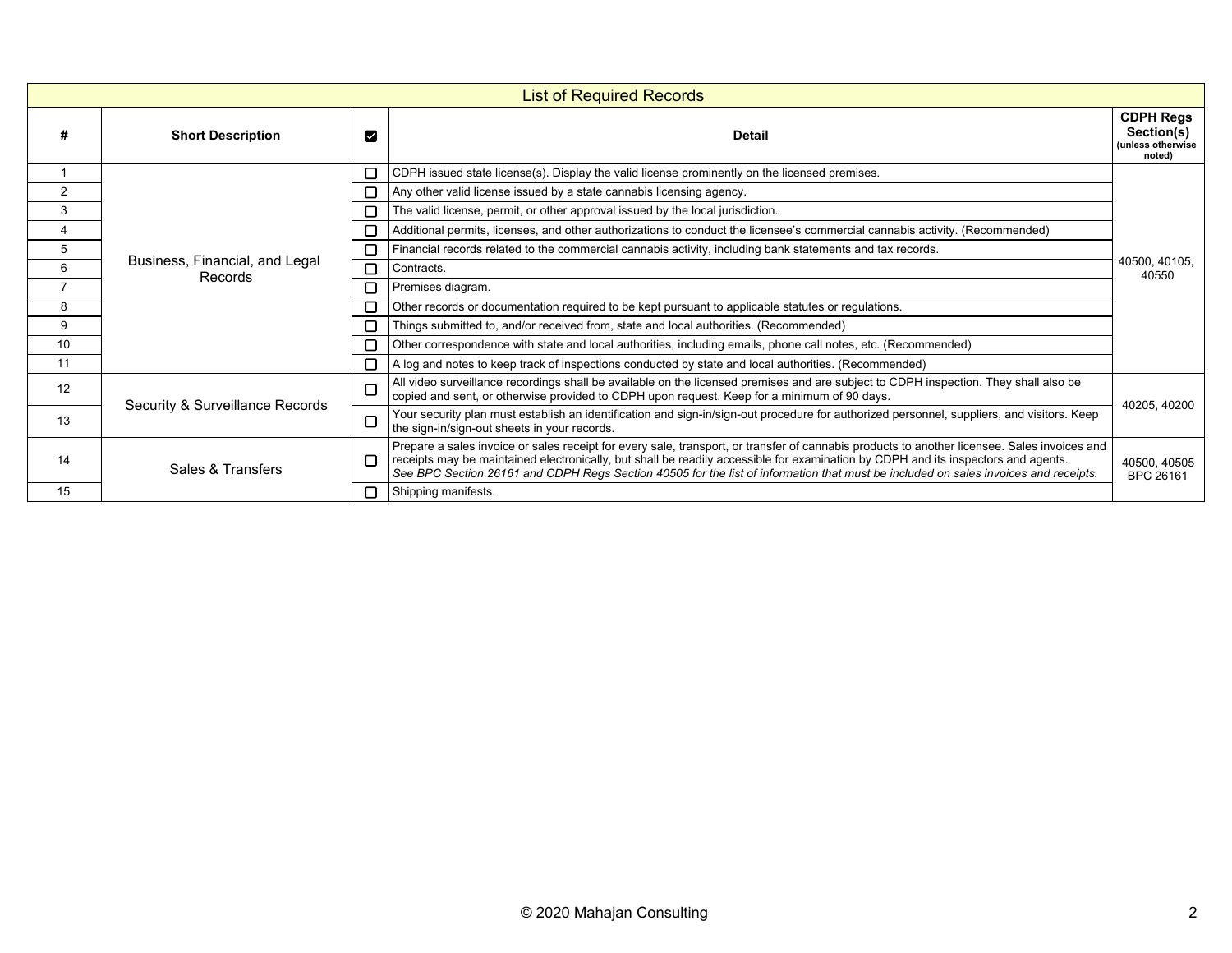| 16 | Track and Trace System Records        | П      | Use the track-and-trace system for recording all applicable commercial cannabis activities within 24 hours of the activity, including the<br>receipt or transfer of cannabis material/product, changes in disposition, packaging and labeling, R&D, and cannabis waste. Keep all<br>supporting documentation for data or information entered into the track-and-trace system.                                                                                      | 40512                       |
|----|---------------------------------------|--------|--------------------------------------------------------------------------------------------------------------------------------------------------------------------------------------------------------------------------------------------------------------------------------------------------------------------------------------------------------------------------------------------------------------------------------------------------------------------|-----------------------------|
| 17 |                                       |        | If you lose access to the track-and-trace system for any reason, prepare and maintain comprehensive records detailing all required<br>inventory tracking activities conducted during the loss of access. Document the cause, and the date(s) and time(s) of loss and restoration<br>of connectivity.                                                                                                                                                               | 40513                       |
| 18 | <b>Batch Production Records</b>       |        | For each batch of cannabis product that is manufactured, maintain written batch production records to document the production process<br>and, if needed, to verify that the established processes and procedures, including the preventive measures and master manufacturing<br>protocol, were implemented correctly.<br>See CDPH Regs Section 40258 for the complete list of what must be documented.                                                             |                             |
| 19 |                                       |        | All remediation of harvest or product batches shall be documented in the batch production records.<br>Also keep a copy of the corrective action plan. (Recommended)                                                                                                                                                                                                                                                                                                | 40258, 40330                |
| 20 |                                       |        | Remediated products, harvest batches, or products produced therefrom, shall be tested and undergo quality assurance review in<br>accordance with the requirements established in BCC Requlations prior to retail sale. Add the Certificate of Analysis (COA) to the record<br>after regulatory compliance testing has been completed.                                                                                                                              |                             |
| 21 | <b>Product Quality Records</b>        |        | Maintain product quality plans and documentation of preventive measures, monitoring results, and corrective actions. Make the records<br>available to CDPH upon request, including during onsite inspection of the premises.                                                                                                                                                                                                                                       | 40253                       |
| 22 | <b>Product Complaints and Recalls</b> |        | Quality control personnel shall maintain written records for every product complaint and subsequent investigation, if any.<br>See CDPH Regs Section 40295 for details on what to include in your complaint records.                                                                                                                                                                                                                                                | 40295, 40297                |
| 23 |                                       | П      | Keep records of actions taken during a product recall. (Recommended)                                                                                                                                                                                                                                                                                                                                                                                               |                             |
| 24 | <b>Waste Records</b>                  | $\Box$ | If waste is collected by a third party:<br>$(1)$ Maintain and make available to CDPH upon request the business name, address, contact person, and contact phone number of the<br>entity hauling the waste; and<br>(2) Obtain documentation from the entity hauling the waste that evidences subscription to a waste collection service.                                                                                                                            | 40290                       |
| 25 |                                       | $\Box$ | If self-hauling: for each delivery of cannabis waste, keep a copy of a certified weight ticket or receipt from the solid waste facility.                                                                                                                                                                                                                                                                                                                           |                             |
| 26 | Advertising and Marketing Records     | E      | Maintain records and documentation to establish that advertising and marketing are compliant. CDPH may inspect any record or<br>document that has a bearing on whether the labeling, advertising, or marketing of a cannabis product is in compliance.<br>Note: If you fail to provide records to CDPH upon request that establish/demonstrate compliance, regulations specify that the licensee is<br>required to remove or discontinue advertising or marketing. | 40525                       |
| 27 | <b>Standard Operating Procedures</b>  | $\Box$ | Current standard operating procedures.                                                                                                                                                                                                                                                                                                                                                                                                                             | 40275 and<br>other sections |
| 28 | Personnel & Training Records          | E      | Implement a training program for all personnel present at the premises, and maintain records of training.<br>See CDPH Regs Section 40280 for the list of required information in training records.                                                                                                                                                                                                                                                                 |                             |
| 29 |                                       | $\Box$ | Evidence of personnel qualifications.                                                                                                                                                                                                                                                                                                                                                                                                                              |                             |
| 30 |                                       |        | Evidence of training procedures.                                                                                                                                                                                                                                                                                                                                                                                                                                   | 40500, 40280                |
| 31 |                                       |        | Documentation evidencing completion of California food handler certificate course from an entity accredited by the American<br>National Standards Institute (ANSI).                                                                                                                                                                                                                                                                                                |                             |